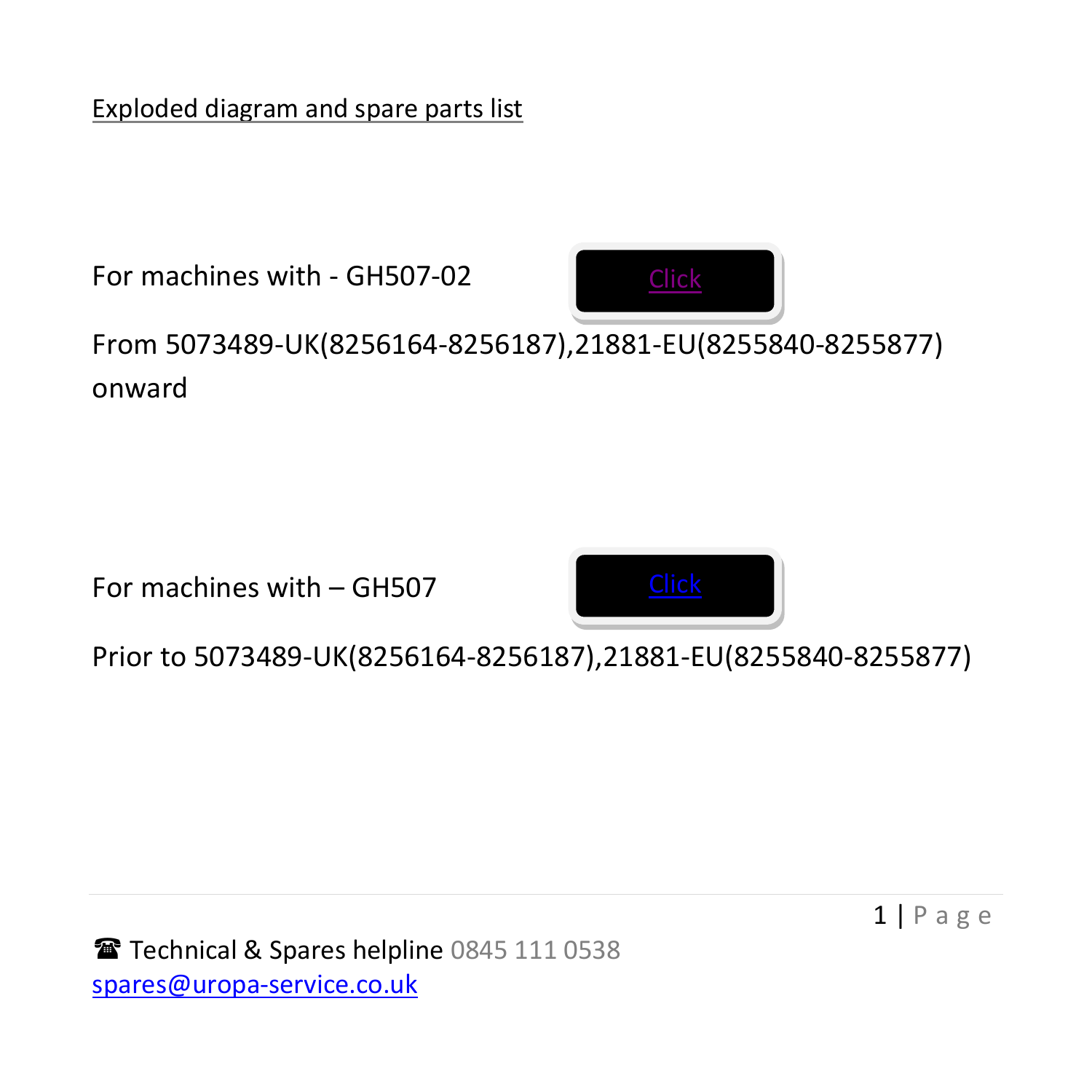

<span id="page-1-0"></span>GH507-02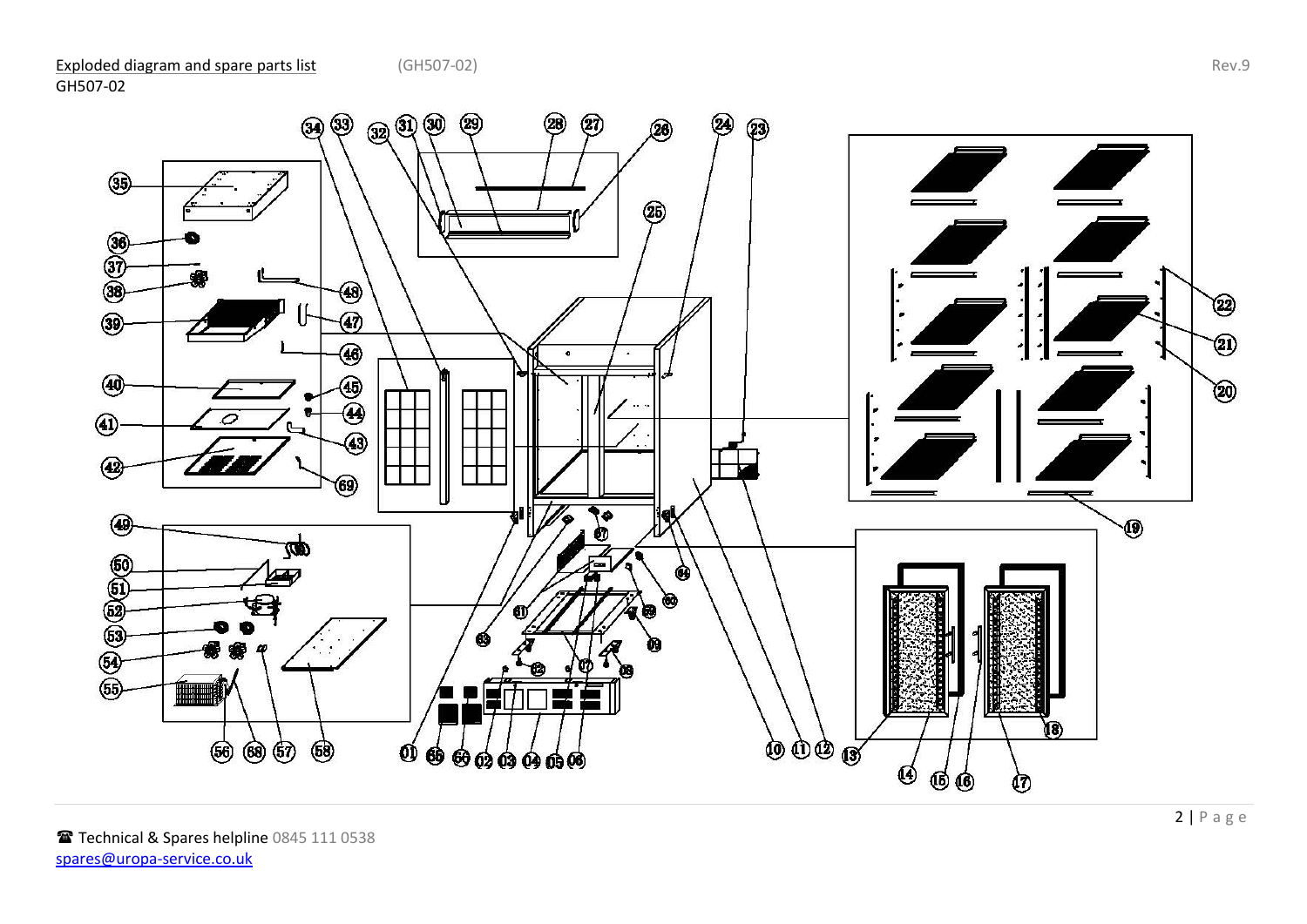| Exploded diagram and spare parts list      | (GH507-02)   |                     |                                        | Rev.9 |  |
|--------------------------------------------|--------------|---------------------|----------------------------------------|-------|--|
| Machine                                    | Explode      | Code<br>Description |                                        |       |  |
| Polar Upright Display Freezer 920Ltr White | $\mathbf{1}$ | AF873               | Door Down Hinge Left                   |       |  |
| Polar Upright Display Freezer 920Ltr White | 2            | AB888               | Door Switch                            |       |  |
| Polar Upright Display Freezer 920Ltr White | 3            | AD028               | Lock & Key                             |       |  |
| Polar Upright Display Freezer 920Ltr White | 4            | AF813               | <b>Front Panel</b>                     |       |  |
| Polar Upright Display Freezer 920Ltr White | 5            | AH332               | Thermostat (old version - Hot Gas)     |       |  |
| Polar Upright Display Freezer 920Ltr White | 5            | AD728               | Thermostat (From 5073489-UK, 21881-EU) |       |  |
| Polar Upright Display Freezer 920Ltr White | 6            | AB308               | Main Switch                            |       |  |
| Polar Upright Display Freezer 920Ltr White | 7            | $\mathbf{r}$        | <b>Support of Unit Board</b>           |       |  |
| Polar Upright Display Freezer 920Ltr White | 8            |                     | Front Wheel                            |       |  |
| Polar Upright Display Freezer 920Ltr White | 9            | AF833               | <b>Back Wheel</b>                      |       |  |
| Polar Upright Display Freezer 920Ltr White | 62           |                     | Feet                                   |       |  |
| Polar Upright Display Freezer 920Ltr White | 10           | $\mathbf{r}$        | Washer of Down Hinge                   |       |  |
| Polar Upright Display Freezer 920Ltr White | 11           | $\mathbf{r}$        | Body                                   |       |  |
| Polar Upright Display Freezer 920Ltr White | 12           | $\mathbf{r}$        | Unit Room Cover                        |       |  |
| Polar Upright Display Freezer 920Ltr White | 13           | AH318               | LED Lamp Left                          |       |  |
| Polar Upright Display Freezer 920Ltr White | 14           | $\mathbf{r}$        | Glass Door Left                        |       |  |
| Polar Upright Display Freezer 920Ltr White | 15           | AF803               | Door Seal                              |       |  |
| Polar Upright Display Freezer 920Ltr White | 16           | $\mathbf{r}$        | Handle                                 |       |  |
| Polar Upright Display Freezer 920Ltr White | 17           | $\mathbf{r}$        | <b>Glass Door Right</b>                |       |  |
| Polar Upright Display Freezer 920Ltr White | 18           | AH317               | <b>LED Lamp Right</b>                  |       |  |
| Polar Upright Display Freezer 920Ltr White | 19           | $\mathbf{r}$        | Label Plate                            |       |  |
| Polar Upright Display Freezer 920Ltr White | 20           | AD413               | K Shape Clip                           |       |  |
| Polar Upright Display Freezer 920Ltr White | 21           | AF814               | Shelf                                  |       |  |
| Polar Upright Display Freezer 920Ltr White | 22           | AF821               | <b>Shelf Support</b>                   |       |  |
| Polar Upright Display Freezer 920Ltr White | 23           | $\mathbf{r}$        | Plug                                   |       |  |
| Polar Upright Display Freezer 920Ltr White | 24           | AF804               | Door Up Hinge Right                    |       |  |
| Polar Upright Display Freezer 920Ltr White | 32           |                     | Door Up Hinge Left                     |       |  |
| Polar Upright Display Freezer 920Ltr White | 25           | AG607               | Middle Bridge with Heater              |       |  |
| Polar Upright Display Freezer 920Ltr White | 26           |                     | Top Lamp Side Support Right            |       |  |
| Polar Upright Display Freezer 920Ltr White | 28           |                     | Top Lamp Top Support                   |       |  |
| Polar Upright Display Freezer 920Ltr White | 29           | AF815               | Top Lamp Bottom Support                |       |  |
| Polar Upright Display Freezer 920Ltr White | 30           |                     | Lamp Cover                             |       |  |
| Polar Upright Display Freezer 920Ltr White | 31           |                     | Top Lamp Side Support Left             |       |  |
| Polar Upright Display Freezer 920Ltr White | 27           | $\mathbf{a}$        | <b>LED Lamp</b>                        |       |  |
| Polar Upright Display Freezer 920Ltr White | 33           | 雷                   | <b>Suction Pipe Cover</b>              |       |  |
| Polar Upright Display Freezer 920Ltr White | 34           | $\mathbf{r}$        | <b>Back Grill</b>                      |       |  |
| Polar Upright Display Freezer 920Ltr White | 35           | 雷                   | Fixed Board of Evaporator              |       |  |
| Polar Upright Display Freezer 920Ltr White | 36           | $\mathbf{r}$        | <b>Basket Guard Grill</b>              |       |  |
| Polar Upright Display Freezer 920Ltr White | 37           | AA639               | Sensor Fixed Clip                      |       |  |
| Polar Upright Display Freezer 920Ltr White | 38           | t                   | Circle Fan & Blade                     |       |  |
| Polar Upright Display Freezer 920Ltr White | 39           | ☎                   | Evaporator (old version - Hot Gas)     |       |  |
| Polar Upright Display Freezer 920Ltr White | 39           | AF817               | Evaporator (From 5073489-UK, 21881-EU) |       |  |
| Polar Upright Display Freezer 920Ltr White | 40           | AF819               | <b>Evaporator Water Pan</b>            |       |  |
| Polar Upright Display Freezer 920Ltr White | 41           | t                   | Circle Fan Support                     |       |  |
| Polar Upright Display Freezer 920Ltr White | 42           | $\mathbf{r}$        | Circle Fan Cover                       |       |  |
| Polar Upright Display Freezer 920Ltr White | 43           | $\mathbf{r}$        | <b>Water Pipe</b>                      |       |  |
| Polar Upright Display Freezer 920Ltr White | 44           | $\mathbf{r}$        | Inside Threaded Water Pipe             |       |  |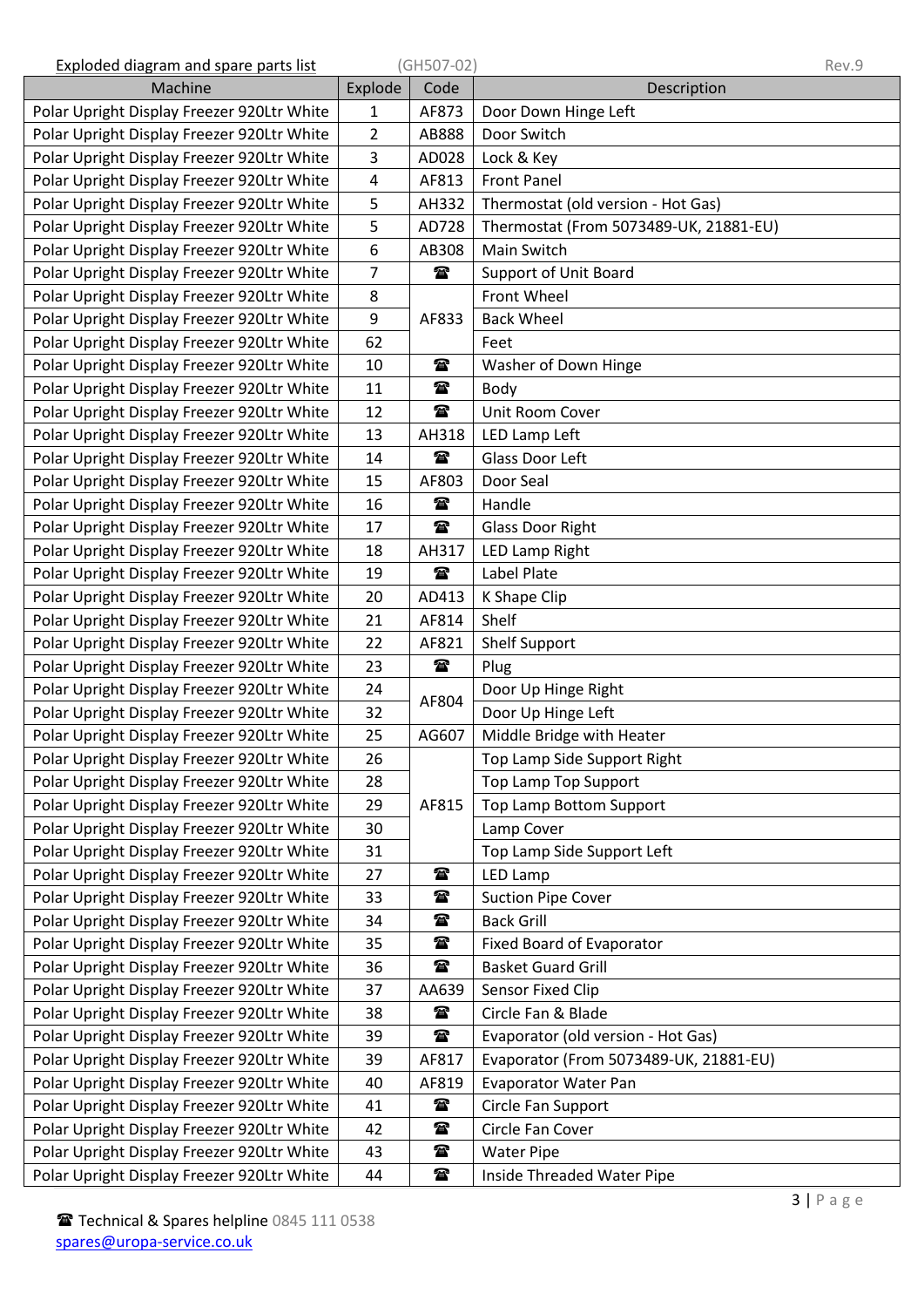| Exploded diagram and spare parts list      |     | (GH507-02)   | Rev.9                                                               |
|--------------------------------------------|-----|--------------|---------------------------------------------------------------------|
| Polar Upright Display Freezer 920Ltr White | 45  | $\mathbf{a}$ | Out Side Threaded Water Pipe                                        |
| Polar Upright Display Freezer 920Ltr White | 46  | AJ136        | <b>Water Pipe Heater</b>                                            |
| Polar Upright Display Freezer 920Ltr White | 47  | AF820        | Protector for Heating Element (added, From 5073489-UK,<br>21881-EU) |
| Polar Upright Display Freezer 920Ltr White | 48  | AF818        | Defrost Heating Element (added, From 5073489-UK,<br>21881-EU)       |
| Polar Upright Display Freezer 920Ltr White | 49  | $\mathbf{r}$ | Suction Pipe (old version - Hot Gas)                                |
| Polar Upright Display Freezer 920Ltr White | 49  | $\mathbf{r}$ | Suction Pipe (From 5073489-UK, 21881-EU)                            |
| Polar Upright Display Freezer 920Ltr White | 50  | $\mathbf{r}$ | Discharge Pipe (old version - Hot Gas)                              |
| Polar Upright Display Freezer 920Ltr White | 50  | 雷            | Discharge Pipe (From 5073489-UK, 21881-EU)                          |
| Polar Upright Display Freezer 920Ltr White | 51  | AF875        | <b>Water Box</b>                                                    |
| Polar Upright Display Freezer 920Ltr White | 52  | AJ141        | Compressor(R290)                                                    |
| Polar Upright Display Freezer 920Ltr White | 53  | AB850        | <b>Basket Guard Grills</b>                                          |
| Polar Upright Display Freezer 920Ltr White | 54  | AJ951        | Condenser Fan & Blade                                               |
| Polar Upright Display Freezer 920Ltr White | 55  | $\mathbf{a}$ | Condenser (R290 - From 5034705-UK, 16254-EU)                        |
| Polar Upright Display Freezer 920Ltr White | 56  | AF800        | <b>Filter Drier</b>                                                 |
| Polar Upright Display Freezer 920Ltr White | 57  | $\mathbf{r}$ | <b>Drier Support</b>                                                |
| Polar Upright Display Freezer 920Ltr White | 58  | $\mathbf{r}$ | Unit Board                                                          |
| Polar Upright Display Freezer 920Ltr White | 59  | AJ168        | <b>LED Transformer</b>                                              |
| Polar Upright Display Freezer 920Ltr White | 60  | AF808        | AC Contactor (old version-104140002)                                |
| Polar Upright Display Freezer 920Ltr White | 61  | $\mathbf{r}$ | <b>Electronic Devices Protective Case</b>                           |
| Polar Upright Display Freezer 920Ltr White | 63  | $\mathbf{r}$ | Front Panel Support Left & Right                                    |
| Polar Upright Display Freezer 920Ltr White | 64  | AF872        | Door Down Hinge Right                                               |
| Polar Upright Display Freezer 920Ltr White | 65  | $\mathbf{r}$ | Wind Window                                                         |
| Polar Upright Display Freezer 920Ltr White | 66  | $\mathbf{r}$ | Screen Filter                                                       |
| Polar Upright Display Freezer 920Ltr White | 67  | AJ131        | Middle Girder Fixer                                                 |
| Polar Upright Display Freezer 920Ltr White | 68  | $\mathbf{r}$ | Capillary                                                           |
| Polar Upright Display Freezer 920Ltr White | 69  | AC614        | Sensor                                                              |
| Polar Upright Display Freezer 920Ltr White | N/A | AF807        | <b>Capacitor for Glass Door</b>                                     |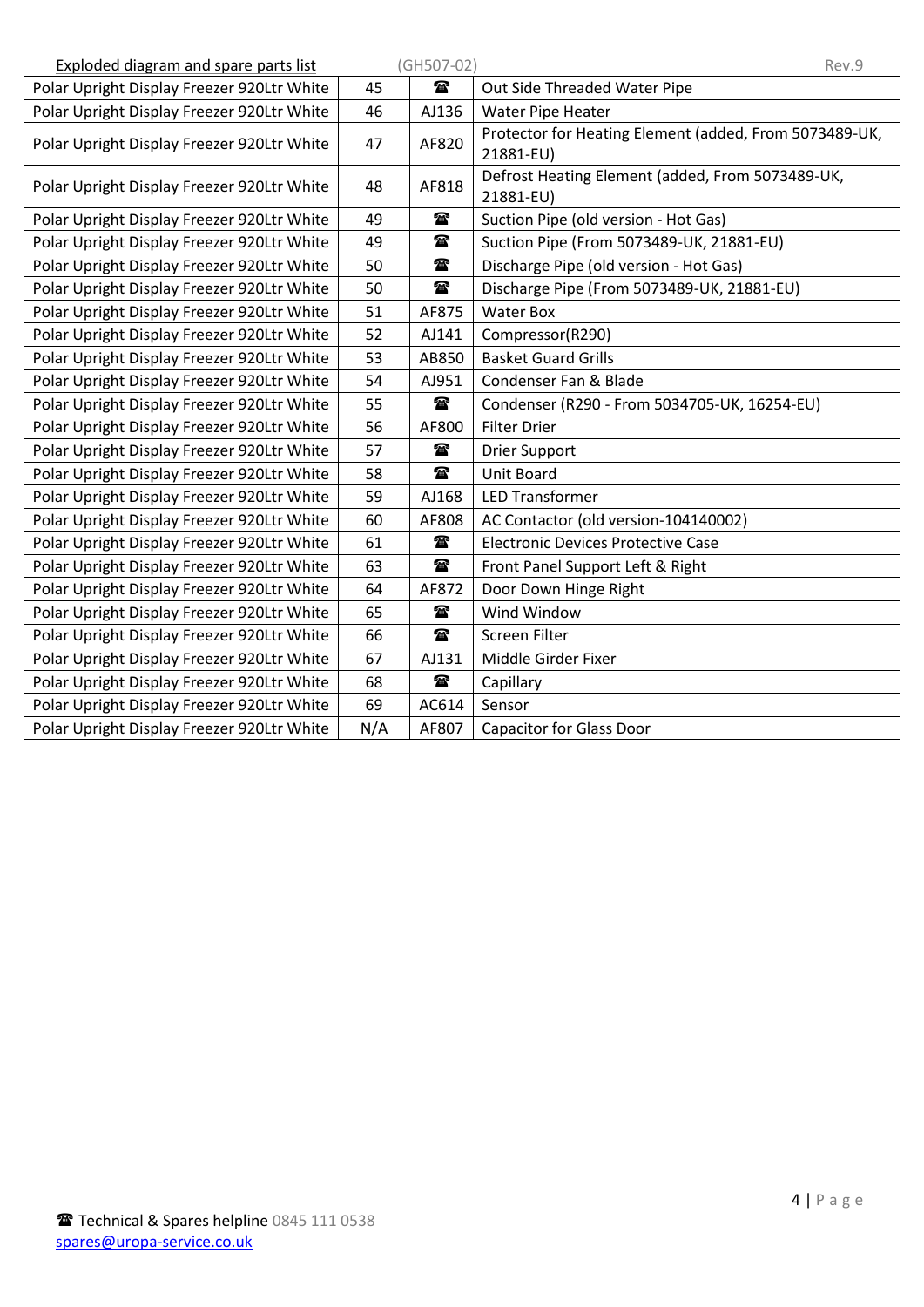<span id="page-4-0"></span>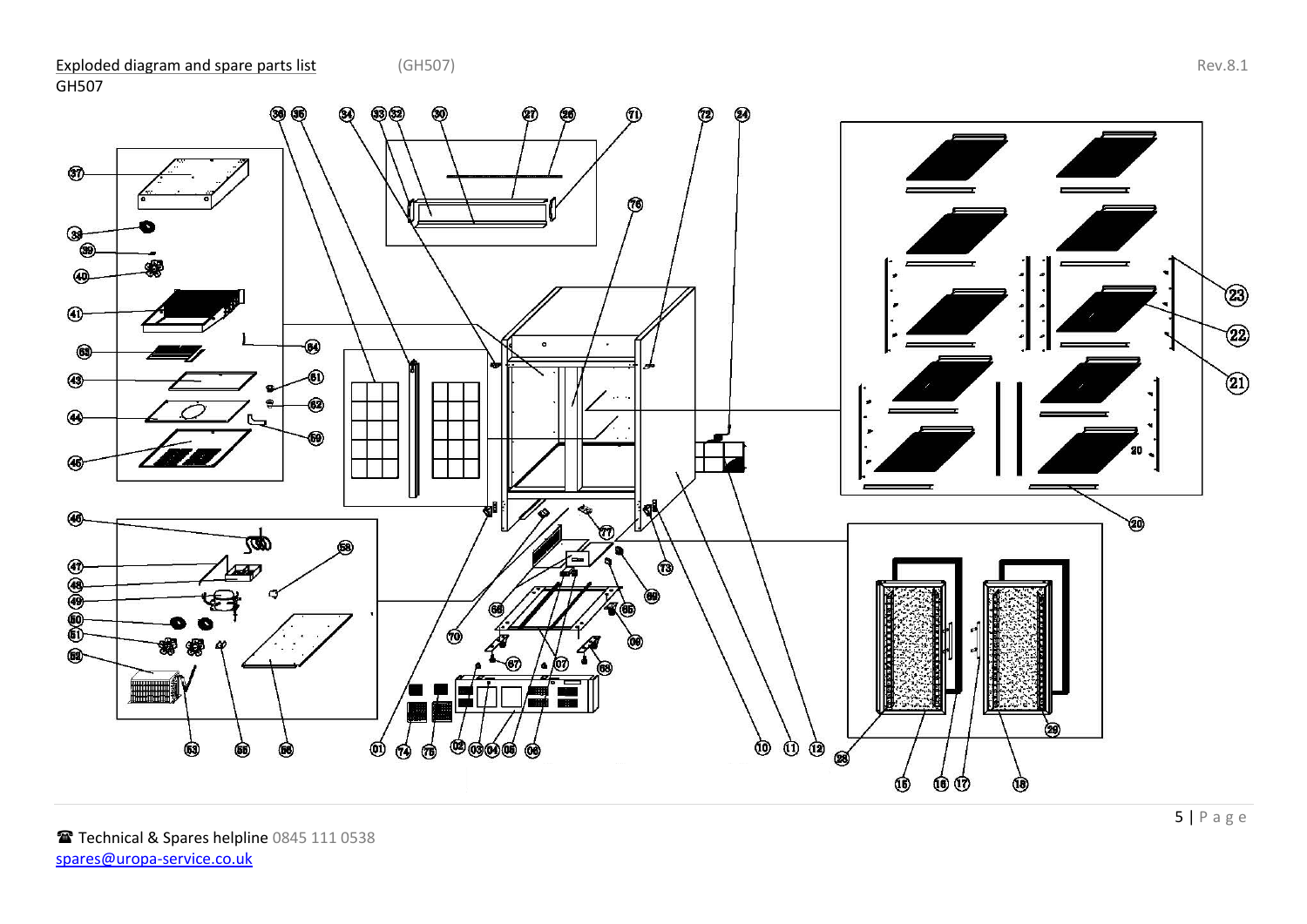Exploded diagram and spare parts list (GH507) Rev.8.1

| Exploued diagram and spare parts itst<br>1011207   |                |              | LCA.O.T                      |
|----------------------------------------------------|----------------|--------------|------------------------------|
| Machine                                            | Explode        | Code         | Description                  |
| GH507 - Polar Upright Display Freezer 920Ltr White | 1              | AF873        | Door Down Hinge Left         |
| GH507 - Polar Upright Display Freezer 920Ltr White | $\overline{2}$ | AB888        | Door Switch                  |
| GH507 - Polar Upright Display Freezer 920Ltr White | 3              | AD028        | Lock & Key                   |
| GH507 - Polar Upright Display Freezer 920Ltr White | $\overline{a}$ | AF813        | <b>Front Panel</b>           |
| GH507 - Polar Upright Display Freezer 920Ltr White | 5              | AH332        | Thermostat (Hot Gas)         |
| GH507 - Polar Upright Display Freezer 920Ltr White | 6              | AB308        | Main Switch                  |
| GH507 - Polar Upright Display Freezer 920Ltr White | 7              | $\mathbf{a}$ | <b>Support of Unit Board</b> |
| GH507 - Polar Upright Display Freezer 920Ltr White | 9              |              | <b>Back Wheel</b>            |
| GH507 - Polar Upright Display Freezer 920Ltr White | 67             | AF833        | Feet                         |
| GH507 - Polar Upright Display Freezer 920Ltr White | 68             |              | Front Wheel                  |
| GH507 - Polar Upright Display Freezer 920Ltr White | 10             | $\mathbf{r}$ | Washer of Down Hinge         |
| GH507 - Polar Upright Display Freezer 920Ltr White | 11             | $\mathbf{r}$ | Body                         |
| GH507 - Polar Upright Display Freezer 920Ltr White | 12             | 雷            | Unit Room Cover              |
| GH507 - Polar Upright Display Freezer 920Ltr White | 15             | $\mathbf{r}$ | Glass Door Left              |
| GH507 - Polar Upright Display Freezer 920Ltr White | 16             | AF803        | Door Seal                    |
| GH507 - Polar Upright Display Freezer 920Ltr White | 17             | $\mathbf{r}$ | Handle                       |
| GH507 - Polar Upright Display Freezer 920Ltr White | 18             | $\mathbf{r}$ | <b>Glass Door Right</b>      |
| GH507 - Polar Upright Display Freezer 920Ltr White | 20             | $\mathbf{r}$ | Label Plate                  |
| GH507 - Polar Upright Display Freezer 920Ltr White | 21             | AD413        | K Shape Clip                 |
| GH507 - Polar Upright Display Freezer 920Ltr White | 22             | AF814        | Shelf                        |
| GH507 - Polar Upright Display Freezer 920Ltr White | 23             | AF821        | <b>Shelf Support</b>         |
| GH507 - Polar Upright Display Freezer 920Ltr White | 24             | $\mathbf{r}$ | Plug                         |
| GH507 - Polar Upright Display Freezer 920Ltr White | 26             | $\mathbf{r}$ | LED Lamp                     |
| GH507 - Polar Upright Display Freezer 920Ltr White | 27             |              | Top Lamp Top Support         |
| GH507 - Polar Upright Display Freezer 920Ltr White | 30             |              | Top Lamp Bottom Support      |
| GH507 - Polar Upright Display Freezer 920Ltr White | 33             | AF815        | Top Lamp Side Support Left   |
| GH507 - Polar Upright Display Freezer 920Ltr White |                |              | Lamp Cover                   |
| GH507 - Polar Upright Display Freezer 920Ltr White | 71             |              | Top Lamp Side Support Right  |
| GH507 - Polar Upright Display Freezer 920Ltr White | 28             | AH318        | LED Lamp Left                |
| GH507 - Polar Upright Display Freezer 920Ltr White | 29             | AH317        | LED Lamp Right               |
| GH507 - Polar Upright Display Freezer 920Ltr White | 34             | AD909        | Door Up Hinge Left           |
| GH507 - Polar Upright Display Freezer 920Ltr White | 35             | 雷            | <b>Suction Pipe Cover</b>    |
| GH507 - Polar Upright Display Freezer 920Ltr White | 36             | $\mathbf{r}$ | <b>Back Grill</b>            |
| GH507 - Polar Upright Display Freezer 920Ltr White | 37             | $\mathbf{r}$ | Fixed Board of Evaporator    |
| GH507 - Polar Upright Display Freezer 920Ltr White | 38             | $\mathbf{r}$ | <b>Basket Guard Grill</b>    |
| GH507 - Polar Upright Display Freezer 920Ltr White | 39             | AA639        | Sensor Fixed Clip            |
| GH507 - Polar Upright Display Freezer 920Ltr White | 40             | 雷            | Circle Fan                   |
| GH507 - Polar Upright Display Freezer 920Ltr White | 40             | $\mathbf{r}$ | Fan Blade                    |
| GH507 - Polar Upright Display Freezer 920Ltr White | 41             | $\mathbf{r}$ | Evaporator(R290)             |
| GH507 - Polar Upright Display Freezer 920Ltr White | 43             | AF819        | <b>Evaporator Water Pan</b>  |
| GH507 - Polar Upright Display Freezer 920Ltr White | 44             | $\mathbf{a}$ | Circle Fan Support           |
| GH507 - Polar Upright Display Freezer 920Ltr White | 45             | $\mathbf{r}$ | Circle Fan Cover             |
| GH507 - Polar Upright Display Freezer 920Ltr White | 46             | $\mathbf{r}$ | <b>Suction Pipe</b>          |
| GH507 - Polar Upright Display Freezer 920Ltr White | 47             | $\mathbf{r}$ | <b>Evaporate Pipe</b>        |
| GH507 - Polar Upright Display Freezer 920Ltr White | 48             | AF875        | <b>Water Box</b>             |